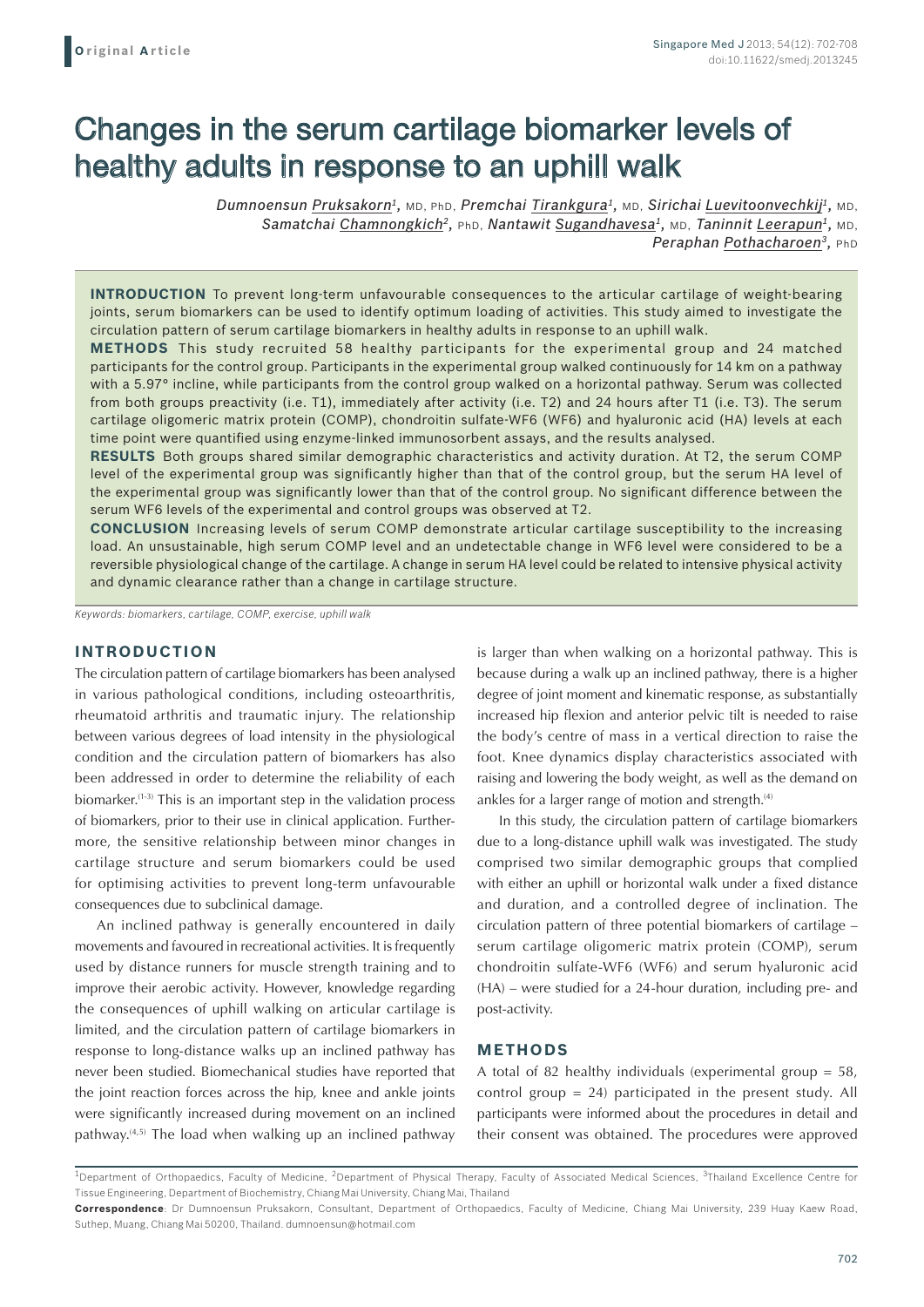by the Research Ethics Committee of the Faculty of Medicine, Chiang Mai University, Thailand. The inclusion criteria for the experimental group were: (a) age 18–25 years; (b) free from chronic disorders and diseases of the joints, bones, liver and endocrine system; and (c) ability to complete a 14-km uphill walk. The participants in the control group were age-, body mass index- and gender-matched to their experimental counterparts. They had to be able to participate in a 14-km horizontal walk. Professional marathon runners and competitive athletes were excluded from the study.

Participants in the experimental group walked continuously for 14 km on a road with a known degree of inclination (average inclination angle: 5.97°, range 2.5°–10.0°), while participants in the control group walked on a level road with a minimal degree of inclination (range –0.5° to 1.5°), termed as a 'horizontal walk'. Based on previous inclinable kinematic studies, joint loading at the hip, knee and ankle joints was predicted to be higher on the uphill walk than on the horizontal walk.<sup>(4,5)</sup> The uphill walk was conducted a day before the horizontal walk, so that the average time spent during the horizontal walk could be controlled and made similar to the duration of the uphill walk.

All participants were advised to avoid any vigorous activities, including sports and running, two days before the experiment, and they were admitted into the research centre the night before the experimental date. A fasting morning serum was taken at 7:30–8:00 am after the participants had been awake for one hour (i.e. T1). The activity was started at 8:00 am, and the duration for both the experimental and control groups was limited to 200 mins. The second blood sample was taken within one hour after the activity ended (i.e. T2), and the third blood sample was taken at 8:00 am on the following day (i.e. T3), under the same conditions as the first sample collection. All samples were centrifuged at 6,500 g for 10 mins. The supernatants were stored at –20°C until assayed.

Serum COMP was measured using a commercial enzymelinked immunosorbent assay (ELISA) kit (Human COMP® ELISA, AnaMar AB, Tyne and Wear, UK). Sequentially, 25 µL of 1/10 diluted serum or standard COMP (0.4–3.2 U/L) and 100 µL of enzyme conjugate were added into the microplate wells, which contained anti-COMP. The microplate was then incubated on a shaker for 2 hrs at room temperature. Detection of conjugated antibody was performed by adding 100 µL of 3,3',5,5'-tetramethylbenzidine peroxidase substrate. The reaction was stopped after incubation for 15 mins by adding 20 µL of 0.5 M sulfuric acid. The absorbance was then measured at 450 nm using a microplate reader.

Serum WF6 was measured using competitive ELISA with a mAb-WF6 standard (i.e. shark cartilage aggrecan at a concentration of 19–10,000 ng/mL). The five-fold serum was diluted in 6% w/v bovine serum albumin (BSA) in Tris-EDTA buffer (0.1 M Tris-hydrochloride, pH 7.4, containing 0.15 M sodium chloride, 0.1% Tween 20 and 0.1% BSA),<sup>(6,7)</sup> and an equal volume of WF6 (cell culture supernatant 1:200 dilution) was then added into a 1.5 mL plastic tube. These tubes were incubated at 37°C for 1 hr before the samples were added into the microplate wells, which were pre-coated with the A1 fraction of the shark aggrecan. The plates were incubated at 37°C for 1 hr, after which the wells were washed and 100 µL of peroxidase-conjugated anti-mouse IgM (1:2,000) was added into the wells. The bound conjugate was detected by adding 100 µL of *ortho*-phenylenediamine. The reaction was stopped after 10 mins using 50 µL of 4 M sulfuric acid per well, and absorbance was determined at 492/690 nm using a microplate reader.

Serum HA was measured using ELISA-based assay for HA using biotinylated HA-binding proteins. Serum or standard HA (Healon® Advanced Medical Optics Uppsala Ab, Uppsala, Sweden) at 19–10,000 ng/mL in 6% w/v BSA in phosphate buffered saline pH 7.4 was added to 1.5 mL plastic tubes containing biotinylated HA-binding proteins (1:200 in 0.05 M Tris-hydrochloride buffer, pH 8.6). After the tubes were incubated at room temperature for 1 hr, the samples were added into the microplate wells, which were pre-coated with 100 mg/mL umbilical cord HA and blocked with 1% BSA (150 µL/well). The microplate was then incubated at room temperature for 1 hr. After incubation, the wells were washed and 100 µL of peroxidase-conjugated antibiotin antibody was added in each well. The microplate was then incubated at room temperature for another hour. Detection of conjugated antibody was done with *ortho*-phenylenediamine substrate.

All samples were measured in triplicate and the average of the three values were used for data analyses. The concentration of all serum biomarkers was calculated with reference to a standard curve. The identification data of the two groups was analysed using Student *t*-test and chi-square test for continuous variables and categorical variables, respectively. All quantitative data of serum COMP, WF6 and HA was analysed using a nonparametric Wilcoxon rank-sum test. Data was considered to be statistically significant if p-values were < 0.05. All statistical analyses were performed using STATA software version 10.0 (StataCorp, College Station, TX, USA).

## **RESULTS**

The participants in the control group ( $n = 24$ ) and the experimental group ( $n = 58$ ) shared similar demographic characteristics and basic laboratory parameters, including age, gender ratio, body mass index, white blood cell count, and haemoglobin, serum creatinine, aspartate transaminase and alanine transaminase levels (Table I). The average walking durations of the control and experimental groups were  $172 \pm 8$  mins and  $174 \pm 25$  mins, respectively.

The biomarker levels measured are presented in Table II. While the serum COMP levels between T1 and T2, T2 and T3, and T1 and T3 were not significantly different in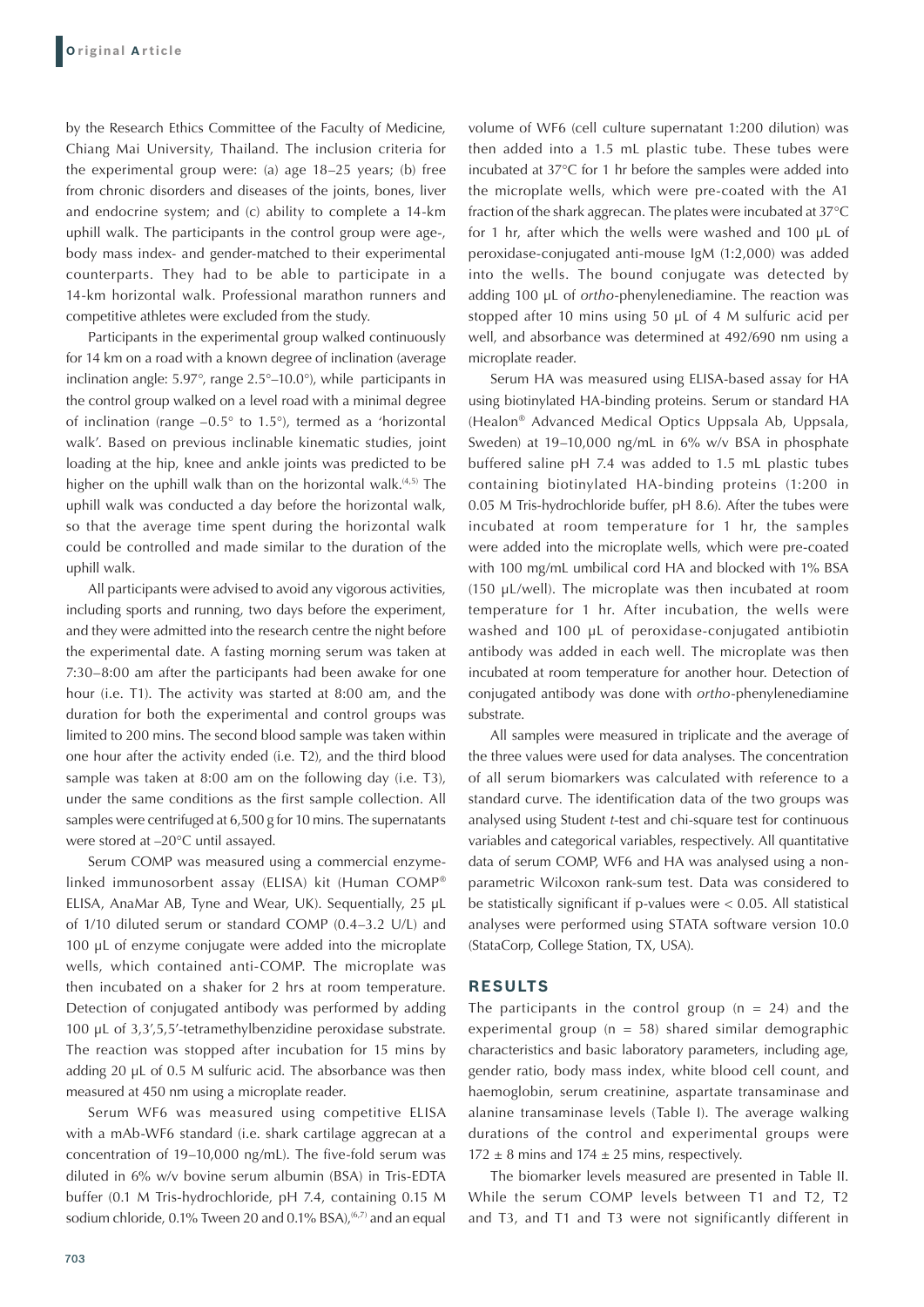#### **Table I. Identification data of patients (n = 82).**

| Variable                               | Control group ( $n = 24$ ) |                 | Experimental group ( $n = 58$ ) | p-value         |      |
|----------------------------------------|----------------------------|-----------------|---------------------------------|-----------------|------|
|                                        | Mean ± SD                  | 95% CI          | Mean ± SD                       | 95% CI          |      |
| Gender*                                |                            |                 |                                 |                 | 0.45 |
| Male                                   | 8                          |                 | 24                              |                 |      |
| Female                                 | 16                         |                 | 34                              |                 |      |
| Age <sup>t</sup> (yrs)                 | $20(19-21)$                | $20.32 - 20.70$ | $20(19-21)$                     | $20.22 - 20.54$ | 0.35 |
| BMI $(kg/m2)$                          | $21.04 \pm 3.53$           | 19.55 - 22.53   | $20.84 \pm 3.41$                | 19.94-21.74     | 0.81 |
| Haemoglobin (g/dL)                     | $14.26 \pm 1.69$           | $13.55 - 14.97$ | $14.34 \pm 1.83$                | 13.86-14.82     | 0.85 |
| WBC $(10^3 \text{ cells/}\mu\text{L})$ | $8.21 \pm 1.27$            | $7.67 - 8.75$   | $8.54 \pm 1.14$                 | $8.24 - 8.84$   | 0.25 |
| Serum creatinine (mg/dL)               | $0.81 \pm 0.08$            | $0.78 - 0.84$   | $0.83 \pm 0.09$                 | $0.81 - 0.85$   | 0.35 |
| Serum AST (IU/L)                       | $24.72 \pm 8.25$           | $21.24 - 28.20$ | $23.64 \pm 6.71$                | 21.88-25.40     | 0.54 |
| Serum ALT (IU/L)                       | $20.18 \pm 8.42$           | $16.62 - 23.74$ | $18.17 \pm 9.31$                | $15.72 - 20.62$ | 0.36 |
| Duration (min)                         | $172.0 \pm 8.0$            | 168.6-175.3     | $174.0 \pm 25.0$                | 167.4-180.6     | 0.70 |

\*Data is presented as number. †Data is presented as median (range). ALT: alanine transaminase; AST: aspartate transaminase; BMI: body mass index; CI: confidence interval; SD: standard deviation; WBC: white blood cell

| Table II. Comparison of serum biomarkers between the experimental and control groups. |  |  |  |
|---------------------------------------------------------------------------------------|--|--|--|
|---------------------------------------------------------------------------------------|--|--|--|

| Serum biomarker | Control group $(n = 24)$ |                 | Experimental group (n = 58) |                   | p-value    |
|-----------------|--------------------------|-----------------|-----------------------------|-------------------|------------|
|                 | Median (SE)              | 95% CI          | Median (SE)                 | 95% CI            |            |
| COMP (U/L)      |                          |                 |                             |                   |            |
| Τ1              | 9.46(0.41)               | 7.98-9.67       | 9.68(0.38)                  | $9.27 - 10.80$    | 0.17       |
| T <sub>2</sub>  | 10.07(0.53)              | $8.11 - 10.30$  | 12.13(0.46)                 | 11.90-13.74       | $< 0.001*$ |
| T <sub>3</sub>  | 9.22(0.59)               | $8.23 - 10.69$  | 7.99(0.31)                  | $7.64 - 8.88$     | 0.35       |
| $WF6$ (ng/mL)   |                          |                 |                             |                   |            |
| Τ1              | 289.15 (35.00)           | 255.46-400.28   | 232.44 (37.35)              | 267.44-430.30     | 0.49       |
| T <sub>2</sub>  | 192.48 (34.93)           | 183.36-327.88   | 260.56 (25.15)              | $224.17 - 326.19$ | 0.74       |
| T <sub>3</sub>  | 204.87 (38.01)           | 203.59-361.13   | 176.63 (18.84)              | 166.45-236.58     | 0.17       |
| $HA$ (ng/mL)    |                          |                 |                             |                   |            |
| T1              | 74.65 (8.03)             | 63.98-97.21     | 64.01 (12.23)               | 74.23-134.27      | 0.55       |
| T <sub>2</sub>  | 59.77 (5.58)             | $54.61 - 77.70$ | 31.89 (4.89)                | 40.34-87.62       | $0.005*$   |
| T <sub>3</sub>  | 91.56 (8.03)             | 73.56-106.76    | 96.31 (14.15)               | 45.85-500.16      | 0.54       |

\*Data is statistically significant. CI: confidence interval; COMP: cartilage oligomeric matrix protein; HA: hyaluronic acid; SE: standard error; WF6: chondroitin sulfate-WF6

the control group, they were significantly different in the experimental group (Figs. 1a & b). When the serum COMP levels of the control and experimental groups were compared at each time point, the serum COMP level at T2 was found to be significantly higher in the experimental group than in the control group (Fig. 1c). No significant differences were found for the other time points (i.e. T1 and T3).

Within the control group, the serum WF6 levels between T1 and T2, T2 and T3, and T1 and T3 were not significantly different (Fig. 2a). However, within the experimental group a significant difference was detected between T1 and T3 (Fig. 2b). No significant difference was observed between the serum WF6 levels of the control and experimental groups at all time points (i.e. T1, T2 and T3) (Fig. 2c).

The serum HA levels between T1 and T2, T2 and T3, and T1 and T3 within the control group were not significantly different (Fig 3a). In the experimental group, however, the serum HA levels between T2 and T3 was statistically significant (Fig. 3b). When the serum HA levels of the control and experimental groups were compared at each time point, the serum HA level at T2 was found to be significantly lower in the experimental group as compared to the control group (Fig. 3c). No significant differences were found for the other time points (i.e. T1 and T3).

## **DISCUSSION**

Some cartilage components are released into the synovial fluid and circulation when the articular cartilage is exposed to load.<sup>(8,9)</sup> While the patterns of component release have been addressed in cartilage explanted models, the levels of cartilage components in circulation in response to physiological activity are unknown.(10-12) Physiological susceptibility to load during an activity involving an inclined plane can be represented by comparing the serum biomarker levels of individuals walking on an inclined pathway with that of individuals walking on a horizontal pathway, under controlled variables. Changes in the dynamics of the lower limbs with respect to inclined angles have been described in a biomechanical study.<sup>(4)</sup> Hip flexion, knee flexion and ankle dorsiflexion at heel strike increase when walking uphill. Greater joint moments and powers due to change in the angle of incline have also been reported. $(4,5)$  In order to maintain speed when moving up an inclined surface, Gottschall and Kram<sup>(13)</sup> reported a significant increase in the propulsive ground reaction force during uphill locomotion,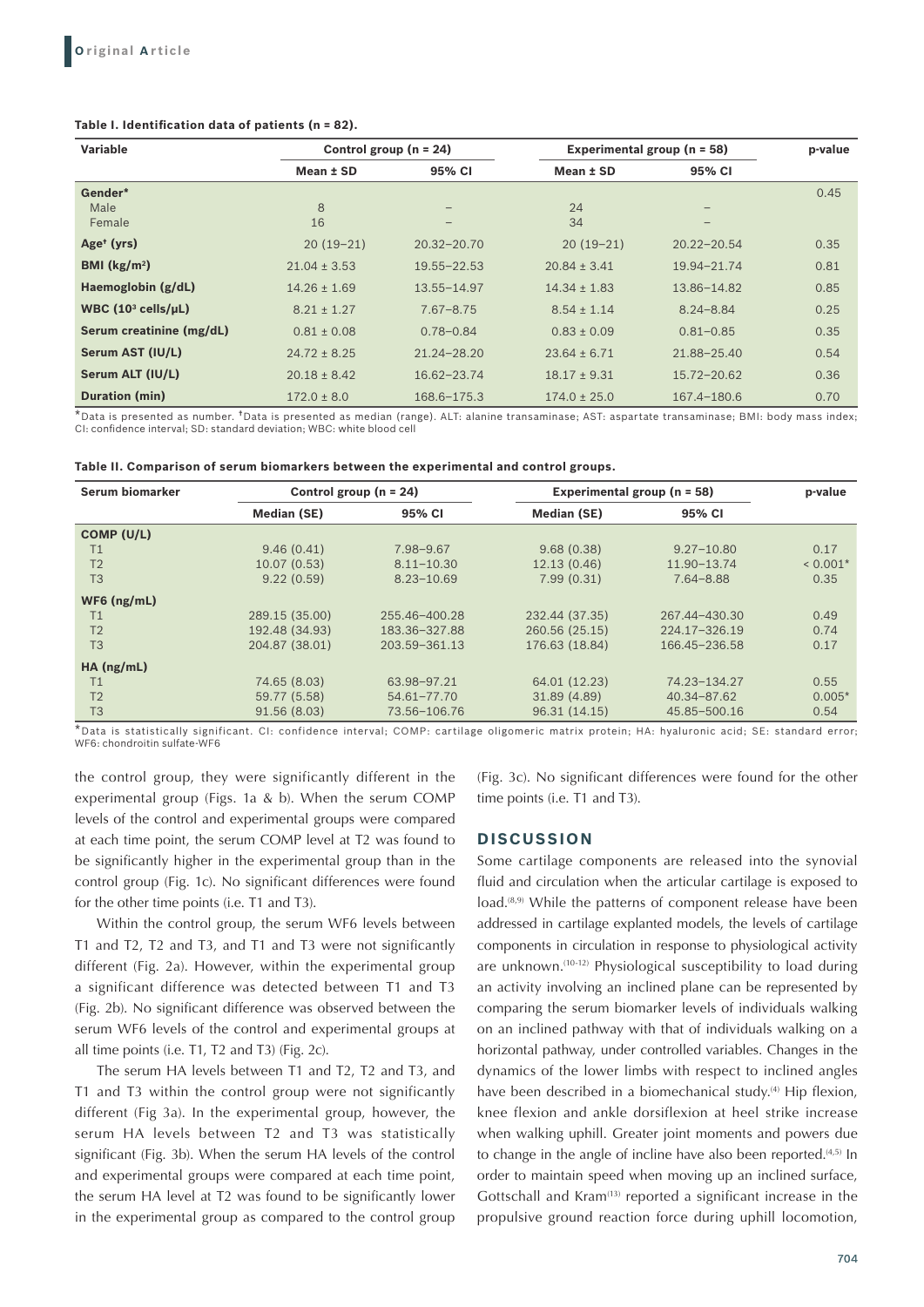

**Fig. 1** Comparison of the serum cartilage oligomeric matrix protein levels at the different time points: (a) within the control group; (b) within the experimental group; and (c) between the control and experimental groups. An asterisk (\*) indicates a statistically



**Fig. 2** Comparison of the serum chondroitin sulfate-WF6 levels at the different time points: (a) within the control group; (b) within the experimental group; and (c) between the control and experimental groups. An asterisk (\*) indicates a statistically significant difference.

which would result in a greater shear force acting along the lower limb joint surface.

In our study, a higher circulating serum COMP level from baseline was detected immediately after both the horizontal and uphill walks (the increase was not significant for the horizontal walk), and the serum COMP level was significantly higher in participants who did the uphill walk than in those who did the horizontal walk. This increase in serum COMP level did not last for more than 24 hours after the activity. Serum COMP level is sensitive to the load that increases due to the body being raised in a vertical direction. Changes in serum COMP level was also reported in other hyperphysiological activities, including weight-bearing exercises, running and marathon running.(3,14,15) The increase in COMP level was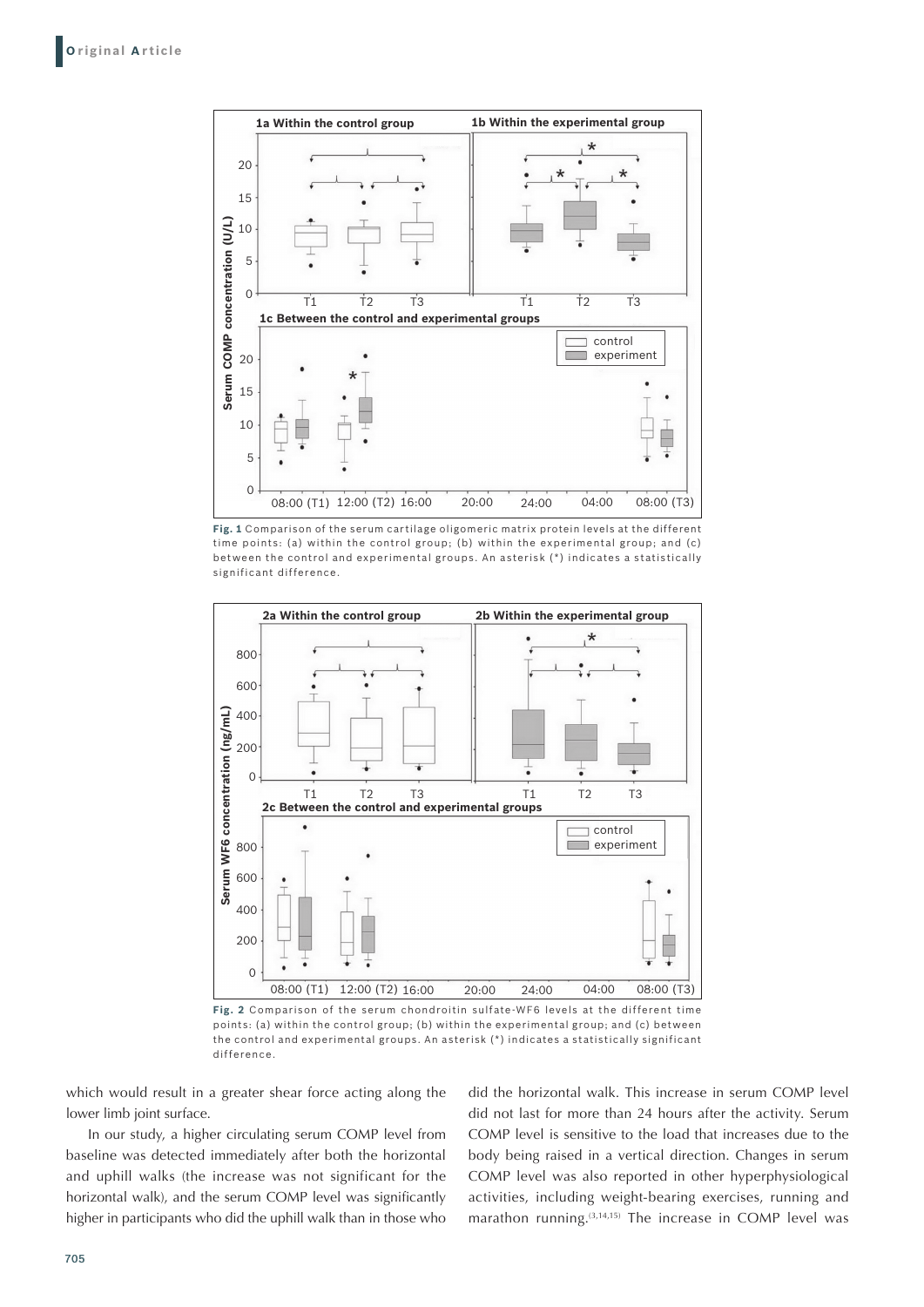

**Fig. 3** Comparison of the serum hyaluronic acid levels at the different time points: (a) within the control group; (b) within the experimental group; and (c) between the control and experimental groups. An asterisk (\*) indicates a statistically significant difference.

**Table III. Studies comparing the susceptibility of serum cartilage oligomeric matrix protein levels to various loads and types of physical activity.**

| Study, year                        | Type of activity                    | Population, age (yr)                                             | Intensity:<br>distance/<br>duration                      | <b>Point increased marker</b><br>recorded (% change<br>from baseline) | <b>Return to</b><br>baseline* (hr)                         |
|------------------------------------|-------------------------------------|------------------------------------------------------------------|----------------------------------------------------------|-----------------------------------------------------------------------|------------------------------------------------------------|
| Neidhart et al,<br>$2000^{(15)}$   | Marathon                            | Trained runners, 25-34                                           | 42 km                                                    | 31 km (64)<br>42 km (76)<br>$2 \text{ hrs}^+ (82)$                    | 24                                                         |
| Mündermann et al,<br>$2005^{(2)}$  | Walk                                | Healthy, 26-37.8                                                 | 30 min                                                   | IM(9.7)                                                               | > 6                                                        |
| Andersson et al,<br>$2006^{(1)}$   | WB Ex                               | Osteoarthritis, 36-65                                            | 60 min                                                   | IM(10.5)                                                              | 0.5                                                        |
| Kim et al,<br>$2009^{(3)}$         | Marathon<br>Ultramarathon           | Trained runners, 44-54<br>Trained runners, 45-59                 | 42.2 km<br>200 km                                        | 10 km (60)<br>IM (90)                                                 | 48<br>144                                                  |
| Mündermann et al,<br>$2009^{(14)}$ | Walk<br>Walk                        | Healthy, 44-71<br>Osteoarthritis, 40-74                          | 30 min<br>$30$ min                                       | IM(5.6)<br>IM(6.3)                                                    | $0.5 - 1.5$<br>$0.5 - 1.5$                                 |
| Neihoff et al,<br>$2010^{(16)}$    | <b>Run</b><br><b>KB Ex</b><br>LD Ex | Healthy, 26-28<br>As above <sup>*</sup><br>As above <sup>*</sup> | 30 min<br>As above <sup>*</sup><br>As above <sup>*</sup> | IM(39)<br><b>NC</b><br><b>NC</b>                                      | 90<br>$\overline{\phantom{a}}$<br>$\overline{\phantom{a}}$ |
| Present study                      | Uphill walk<br>Horizontal walk      | Healthy, $19-21$<br>Healthy, 19-21                               | $14 \text{ km}$<br>$14 \text{ km}$                       | IM(25.3)<br>N <sub>C</sub>                                            | 24                                                         |

\*Time measured from the start of the activity. †After completion of the marathon. ‡Same study population as the Run group.

IM: immediately after activity; KB Ex: knee-bending exercise; LD Ex: lymphatic drainage exercise; NC: no significant change; WB Ex: weight-bearing exercise

usually detected immediately after the exercise protocol, with the highest detected level depending on the load intensity and duration of physical exposure. The time taken for the serum COMP level to return to baseline level after exposure to physiological activity was as follows: (a) within 30 mins after walking exercise; $(2,14)$  (b) up to 24 hours after marathon running (i.e. 42 km); and (c) five days after ultramarathon running (i.e. 200 km).(3,15) Table III shows the comparative information of the specific physiological activities that affect serum COMP

level. Sustained high serum COMP level was found in progressive extracellular matrix degradation due to impact injury or joint instability. Kühne et al found that serum COMP levels were significantly elevated in both early (less than two months after injury) and late (more than two months after injury) presentations of traumatic knee injury.(17)

Currently, there is scant literature regarding changes in proteoglycan levels (from either synovial fluid or serum) with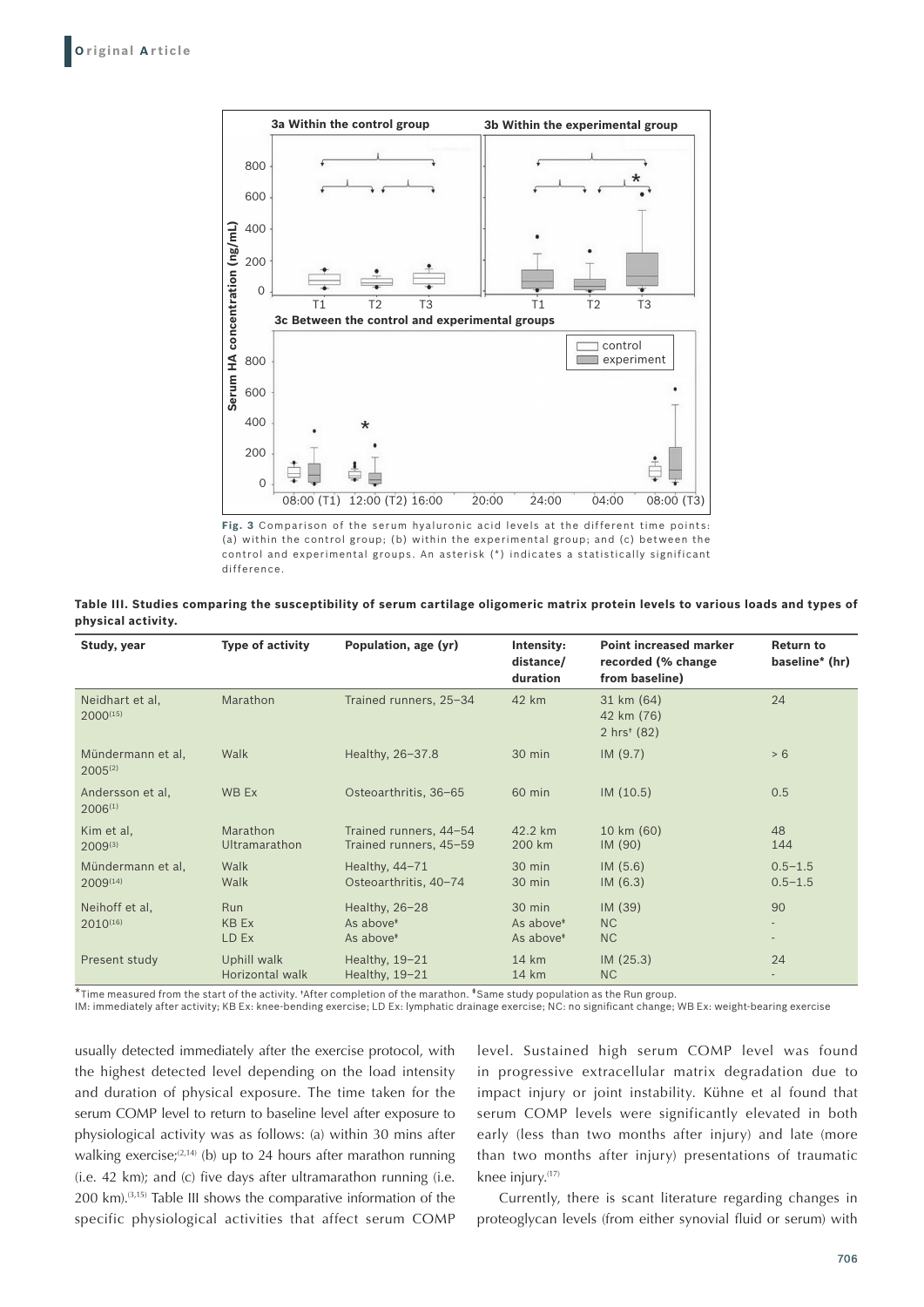regard to physiological and hyperphysiological activities. However, a significantly higher level of proteoglycan aggregan has been found in patients who have a pathological condition due to a traumatic knee injury; both Hazell et al<sup>(18)</sup> and Lohmander et al $(19)$  found a significantly higher level of proteoglycan components in the synovial fluid of knees with anterior cruciate ligament (ACL) injury than in normal contralateral knees. Pruksakorn et al reported sustained high serum WF6 levels in patients with ACL injuries when compared to healthy matched controls.<sup>(20)</sup> In the present study, we did not detect any significant change in the level of circulating WF6 in response to an uphill walk. Presumably, the increased joint reaction force across the hip, knee and ankle from an uphill walk would cause a structural change in the collagen molecules, leading to a temporal increase in the serum COMP level. A transient high serum COMP level and an undetectable change in serum WF6 level were considered to be a reversible physiological change of articular cartilage that is susceptible to uphill walks.

HA is a high-molecular-weight glycosaminoglycan composed of extracellular matrix structure, and serum HA has been extensively studied as a biomarker for osteoarthritis.<sup>(21)</sup> Increased serum HA level is an indicator of synovial inflammation and cartilage degradation. In the present study, serum HA had a similar pattern of change in both the control and experimental groups; the serum HA levels of both groups decreased immediately after the activity (i.e. T2) and returned to the baseline level 20 hours after the activity (i.e. T3). At T2, the serum HA level of the experimental group was significantly lower than that of the control group. This change in the serum HA level (i.e. a decrease) was opposite to the change observed in the serum COMP level (i.e. an increase). The temporary change in the level of serum HA depends on the pharmacokinetic change in HA level due to physiological response rather than cartilage structure change.(22-24) The extravascular pool of HA from the lymphatic circulation can be rapidly transported into the circulation during exercise (enhanced during muscular contraction); it can also be transported into the circulation from the pulmonary lymph flow when induced by hyperventilation.<sup> $(25)$ </sup> A previous study reported that the magnitude of post-exercise serum HA clearance was proportional to the exercise-induced increase in serum HA, which is related to the level of exercise intensity.<sup>(26)</sup> This was also demonstrated in the present study, where HA level was found to be susceptible to activities with a higher load intensity.

An optimal load provides nutrition and enhances metabolic homeostasis to cartilage tissue. It is also necessary for cartilage generation and healing. An increasing load on the weightbearing joint results in various degrees of subclinical change to articular cartilage. Based on the findings of the present study, the circulation pattern of serum biomarkers could have a possible role in the prediction of cartilage susceptibility to load

during uphill walks; it could also be used to follow up on the subclinical changes of cartilage structure with further exploration. One limitation of the present study was the fact that the level of serum biomarkers was not monitored beyond 24 hours. This information could be an important contribution to the knowledge regarding serum biomarker susceptibility in uphill loading.

In conclusion, the uphill walk in this study resulted in an overall increase in the joint reaction forces across the articular cartilage of the weight-bearing joint. Serum COMP and HA were found to be sensitive for detecting changes in the intensity of the load, whereas there was no significant change in the serum WF6 level. The increased level of serum COMP could represent the susceptibility of articular cartilage to increasing load. An unsustainable, high serum COMP level and an undetectable change in serum WF6 level were considered to be a reversible physiological change of the articular cartilage. On the other hand, the change in the level of serum HA was related to intensive physical activity and dynamic clearance rather than change in cartilage structure.

## **Acknowledgements**

The authors would like to express their deepest gratitude to Dr Prachya Kongtawelert, who provided substantial support to and advice on this project. This research was supported by grants from the Medical Research Fund of the Faculty of Medicine, Chiang Mai University, Thailand.

#### **REFERENCES**

- 1. Andersson ML, Petersson IF, Karlsson KE, et al. Diurnal variation in serum levels of cartilage oligomeric matrix protein in patients with knee osteoarthritis or rheumatoid arthritis. Ann Rheum Dis 2006; 65:1490-4.
- 2. Mündermann A, Dyrby CO, Andriacchi TP, King KB. Serum concentration of cartilage oligomeric matrix protein (COMP) is sensitive to physiological cyclic loading in healthy adults. Osteoarthritis Cartilage 2005; 13:34-8.
- 3. Kim HJ, Lee YH, Kim CK. Changes in serum cartilage oligomeric matrix protein (COMP), plasma CPK and plasma hs-CRP in relation to running distance in a marathon (42.195 km) and an ultra-marathon (200 km) race. Eur J Appl Physiol 2009; 105:765-70.
- 4. McIntosh AS, Beatty KT, Dwan LN, Vickers DR. Gait dynamics on an inclined walkway. J Biomech 2006; 39:2491-502.
- 5. Yokozawa T, Fujii N, Ae M. Muscle activities of the lower limb during level and uphill running. J Biomech 2007; 40:3467-75.
- 6. Pothacharoen P, Siriaunkgul S, Ong-Chai S, et al. Raised serum chondroitin sulfate epitope level in ovarian epithelial cancer. J Biochem 2006; 140:517-24.
- 7. Pothacharoen P, Kalayanamitra K, Deepa SS, et al. Two related but distinct chondroitin sulfate mimetope octasaccharide sequences recognized by monoclonal antibody WF6. J Biol Chem 2007; 282:35232-46.
- 8. Quinn TM, Grodzinsky AJ, Hunziker EB, Sandy JD. Effects of injurious compression on matrix turnover around individual cells in calf articular cartilage explants. J Orthop Res 1998; 16:490-9.
- 9. Jeffrey JE, Thomson LA, Aspden RM. Matrix loss and synthesis following a single impact load on articular cartilage in vitro. Biochim Biophys Acta 1997; 1334:223-32.
- 10. Quinn TM, Allen RG, Schalet BJ, Perumbuli P, Hunziker EB. Matrix and cell injury due to sub-impact loading of adult bovine articular cartilage explants: effects of strain rate and peak stress. J Orthop Res 2001; 19:242-9.
- 11. Natoli RM, Scott CC, Athanasiou KA. Temporal effects of impact on articular cartilage cell death, gene expression, matrix biochemistry, and biomechanics. Ann Biomed Eng 2008; 36:780-92.